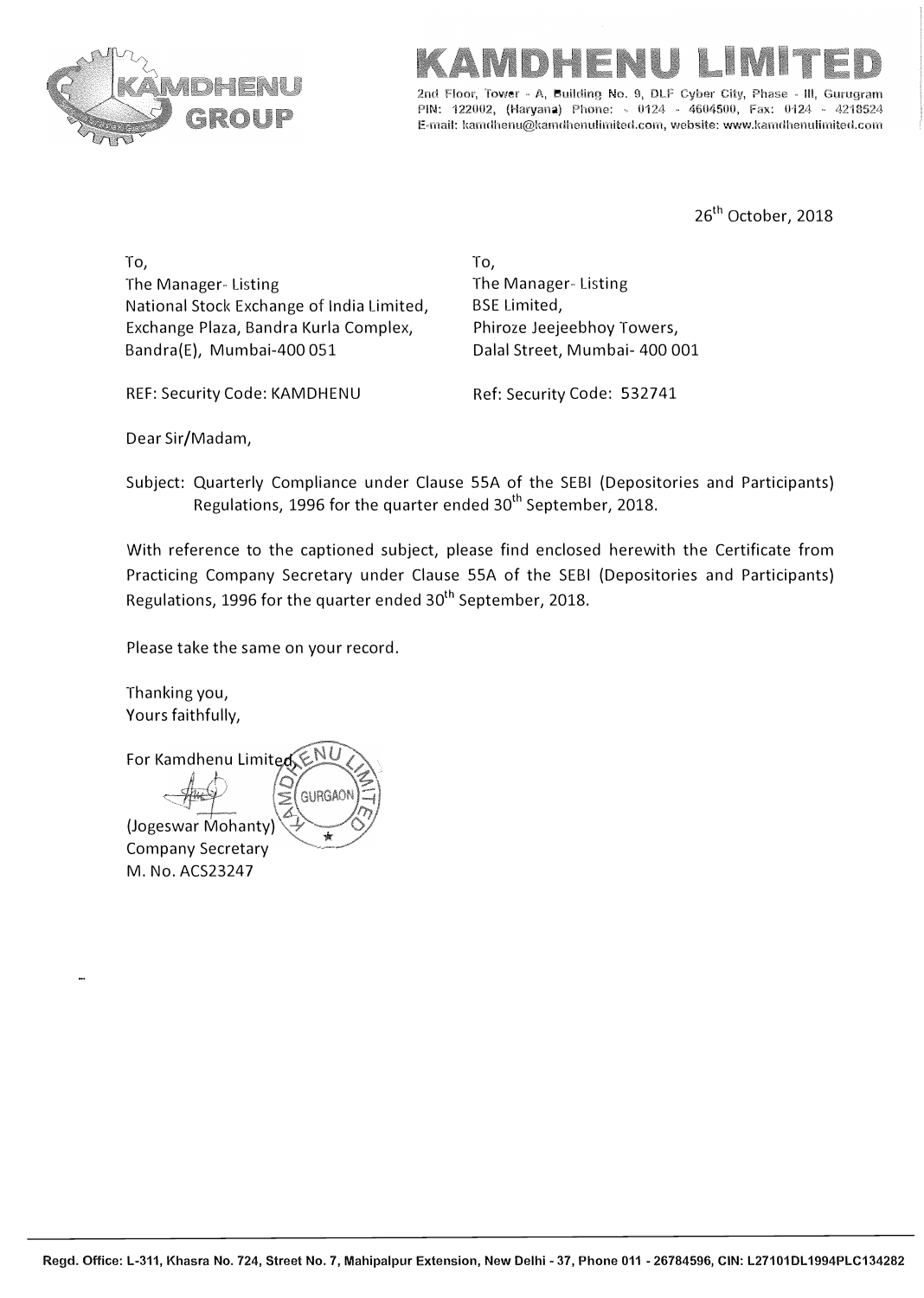

### **COrporate Actions; Concrete Solutions** © **CHANDRASEKARAN ASSOCIATES**<sup>®</sup>

*COMPANY SECRETARIES* 

#### **The Board of Directors**

**Kamdhenu Limited L-311, Khasra no.724, Street No. 7, Mahipalpur Extension, New Delhl-110037**

#### **RECONCILIATION Of SHARE CAPITAL AUDIT REPORT**

*[pursuant to Circular No. D&CC/FITTC/CTR-16{2002 dated Deamber 31, 2002)* **&** *Regulation SSA of SEBI (Depositor/es .t Pertldpants) Regulations, 1996.* 

*We have examined the registers, records* **and** *documents of Kamdhenu Umlted for the quarter ended on 30th September, 2018* **as** *maintained by M/s Karvy Computershare Private Umlted, the Registrar/Share Transfer Agents of the Company. In our opinion and to the best of our knowledge and according to the Information and explanation given to us and as shown by the records examined by us,* **we** *hereby submit our reconcl/Jatlon of share capital audit report for the aforesaid quarter as under:* 

|                                 | For Quarter Ended:                                                    | 30.09.2018                                                                                        |                           |        |  |  |
|---------------------------------|-----------------------------------------------------------------------|---------------------------------------------------------------------------------------------------|---------------------------|--------|--|--|
| $\overline{2}$                  | ISIN:                                                                 | INE 390H01012                                                                                     |                           |        |  |  |
| $\mathcal{L}$<br>$\overline{4}$ | Face Value:<br>Name of the Company:                                   | Rs. 10/-each                                                                                      | Kamdhenu Limited          |        |  |  |
| 5                               | <b>Registered Office Address:</b>                                     | L-311, Khasra no.724,<br>Street No.7,<br>Mahipalpur Extension,<br>New Delhi - 110037              |                           |        |  |  |
| 6                               | Correspondence Address:                                               | 2nd Floor, Tower A, Building No. 9<br><b>DLF Cyber City, Phase III</b><br>Gurgaon-122002, Haryana |                           |        |  |  |
| $\overline{7}$                  | Telephone & Fax Nos.:                                                 | (T) 0124-4604534<br>(F) 0124-4218524                                                              |                           |        |  |  |
| 8                               | Email address:                                                        | kamdhenu@kamdhenulimited.com                                                                      |                           |        |  |  |
| $\overline{q}$                  | Names of Stock Exchanges where the<br>Company's Securities are listed | (ii) BSE<br>(i) National Stock Exchange of India Limited<br>Limited                               |                           |        |  |  |
|                                 |                                                                       | <b>Number of</b><br>shares                                                                        | % of Total Issued Capital |        |  |  |
| 10                              | Issued Capital:                                                       | 24400000                                                                                          |                           | 100.00 |  |  |
| 11                              | Listed Capital:                                                       | 24400000                                                                                          |                           | 100.00 |  |  |
| 12                              | Held in dematerialised form in CDSL:                                  | 3123109                                                                                           |                           | 12.80  |  |  |
| 13                              | Held in dematerialised form in NSDL:                                  | 20269790                                                                                          |                           | 83.07  |  |  |
| 14                              | Physical:                                                             | 1007101                                                                                           |                           | 4.13   |  |  |
| 15                              | Total No. of Shares (12+13+14)                                        | 24400000                                                                                          |                           | 100.00 |  |  |
| 16                              | Reasons for difference If any, between<br>(10811), (10815), (11815)   | <b>NOT APPLICABLE</b>                                                                             |                           |        |  |  |



11-F, Pocket-IV, Mayur Vihar Phase-I, Delhi-110 091. **Phone: 2271 0514, 2271 3708, E-mail: info@cacsindia.com, visit us at: www.cacsindia.com**